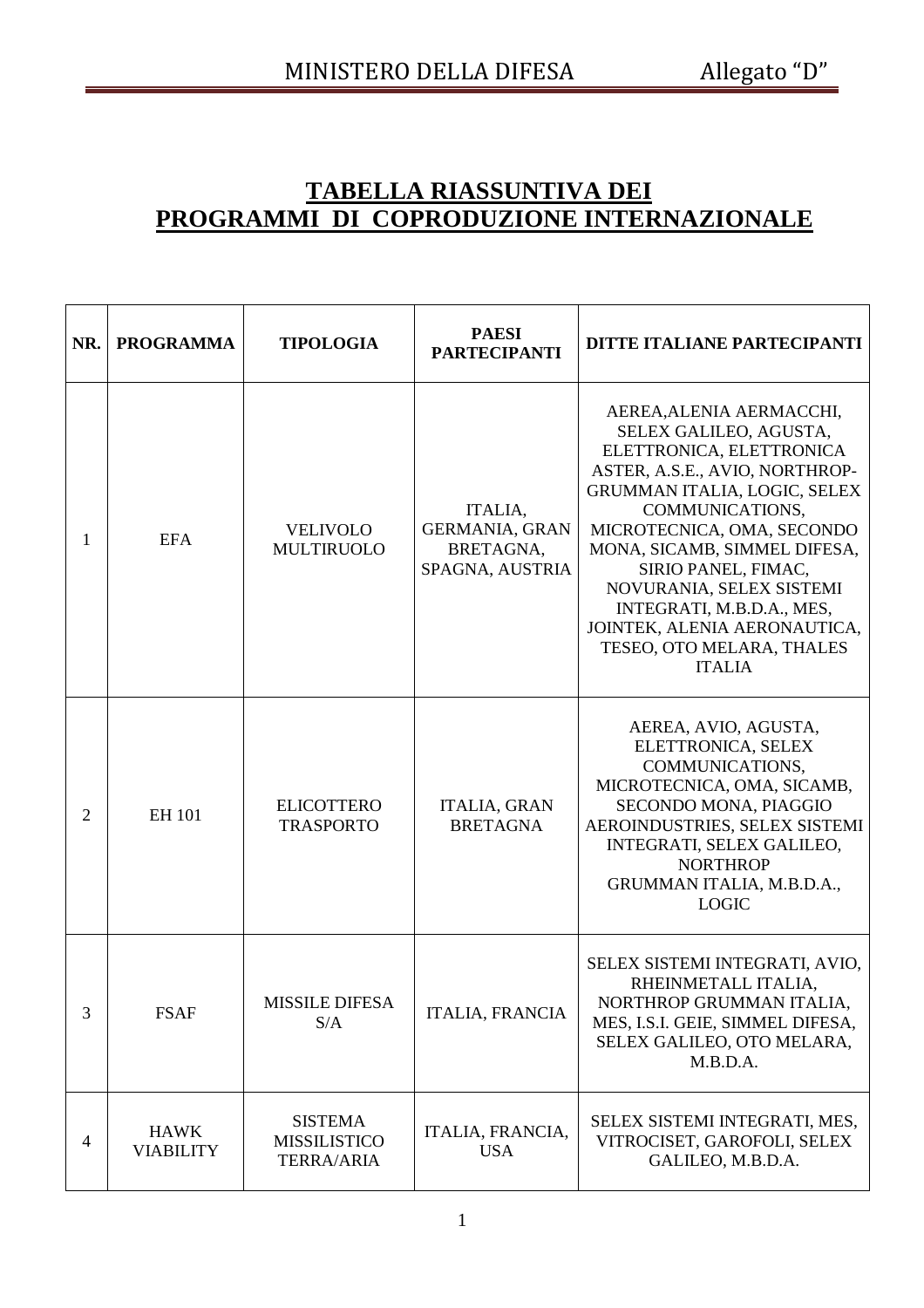## MINISTERO DELLA DIFESA Allegato "D"

| 5  | <b>IRIS-T</b> | <b>MISSILE ARIA/ARIA</b>                                      | GERMANIA,<br>ITALIA, SVEZIA,<br>NORVEGIA,<br><b>GRECIA, SPAGNA</b>                                                                      | NORTHROP GRUMMAN ITALIA,<br>SELEX SISTEMI INTEGRATI, AVIO,<br>M.B.D.A., MAGNAGHI<br>AERONAUTICA, SIMMEL DIFESA                                                                                                                                                                                                         |
|----|---------------|---------------------------------------------------------------|-----------------------------------------------------------------------------------------------------------------------------------------|------------------------------------------------------------------------------------------------------------------------------------------------------------------------------------------------------------------------------------------------------------------------------------------------------------------------|
| 6  | <b>MEADS</b>  | <b>SISTEMA</b><br><b>MISSILISTICO</b><br><b>DIFESA AEREA</b>  | ITALIA, USA,<br><b>GERMANIA</b>                                                                                                         | SELEX SISTEMI INTEGRATI,<br>SELEX GALILEO, M.B.D.A.,<br>NORTHROP GRUMMAN ITALIA,<br><b>OTO MELARA</b>                                                                                                                                                                                                                  |
| 7  | <b>METEOR</b> | <b>SISTEMA DI</b><br><b>COMBATTIMENTO</b><br><b>ARIA/ARIA</b> | ITALIA, FRANCIA,<br>GERMANIA,<br>SPAGNA, SVEZIA,<br><b>REGNO UNITO</b>                                                                  | M.B.D.A., NORTHROP GRUMMAN<br><b>ITALIA</b>                                                                                                                                                                                                                                                                            |
| 8  | <b>MIDS</b>   | <b>SISTEMA</b><br><b>COMANDO E</b><br><b>CONTROLLO</b>        | ITALIA, FRANCIA,<br>GERMANIA,<br>SPAGNA, USA                                                                                            | <b>SELEX COMMUNICATIONS</b>                                                                                                                                                                                                                                                                                            |
| 9  | $MU - 90$     | <b>SILURO LEGGERO</b>                                         | <b>ITALIA, FRANCIA</b>                                                                                                                  | WHITEHEAD ALENIA SISTEMI<br>SUBAQUEI, I.S.I.- GEIE, AVIO,<br><b>MICROTECNICA</b>                                                                                                                                                                                                                                       |
| 10 | NAEW&C        | <b>SISTEMA TIPO</b><br><b>AWACS</b>                           | ITALIA, BELGIO,<br>CANADA,<br>DANIMARCA,<br>GERMANIA,<br>GRECIA,<br>LUSSEMBURGO,<br>OLANDA,<br>NORVEGIA,<br>PORTOGALLO,<br>TURCHIA, USA | ALENIA AERMACCHI,<br>ELETTRONICA ASTER, SELEX<br>COMMUNICATIONS, LOGIC,<br>SELEX SISTEMI INTEGRATI,<br>SELEX GALILEO, AGUSTA                                                                                                                                                                                           |
| 11 | $NH - 90$     | <b>ELICOTTERO</b>                                             | ITALIA,<br>GERMANIA,<br>FRANCIA,<br>OLANDA,<br>PORTOGALLO,<br><b>BELGIO</b>                                                             | AEREA, AGUSTA, ELETTRONICA,<br>AVIO, LOGIC, MAGNAGHI<br>AERONAUTICA, SELEX<br>COMMUNICATIONS,<br>MICROTECNICA, OMA, SECONDO<br>MONA, SICAMB, SIRIO PANEL,<br>PIAGGIO AERO INDUSTRIES, MES,<br>SELEX GALILEO, SELEX SISTEMI<br>INTEGRATI, M.B.D.A., WHITEHEAD<br>ALENIA SISTEMI SUBACQUEI,<br>ELETTRONICA ASTER, SALVER |
| 12 | NATO - ACCS   | <b>SISTEMA</b>                                                |                                                                                                                                         |                                                                                                                                                                                                                                                                                                                        |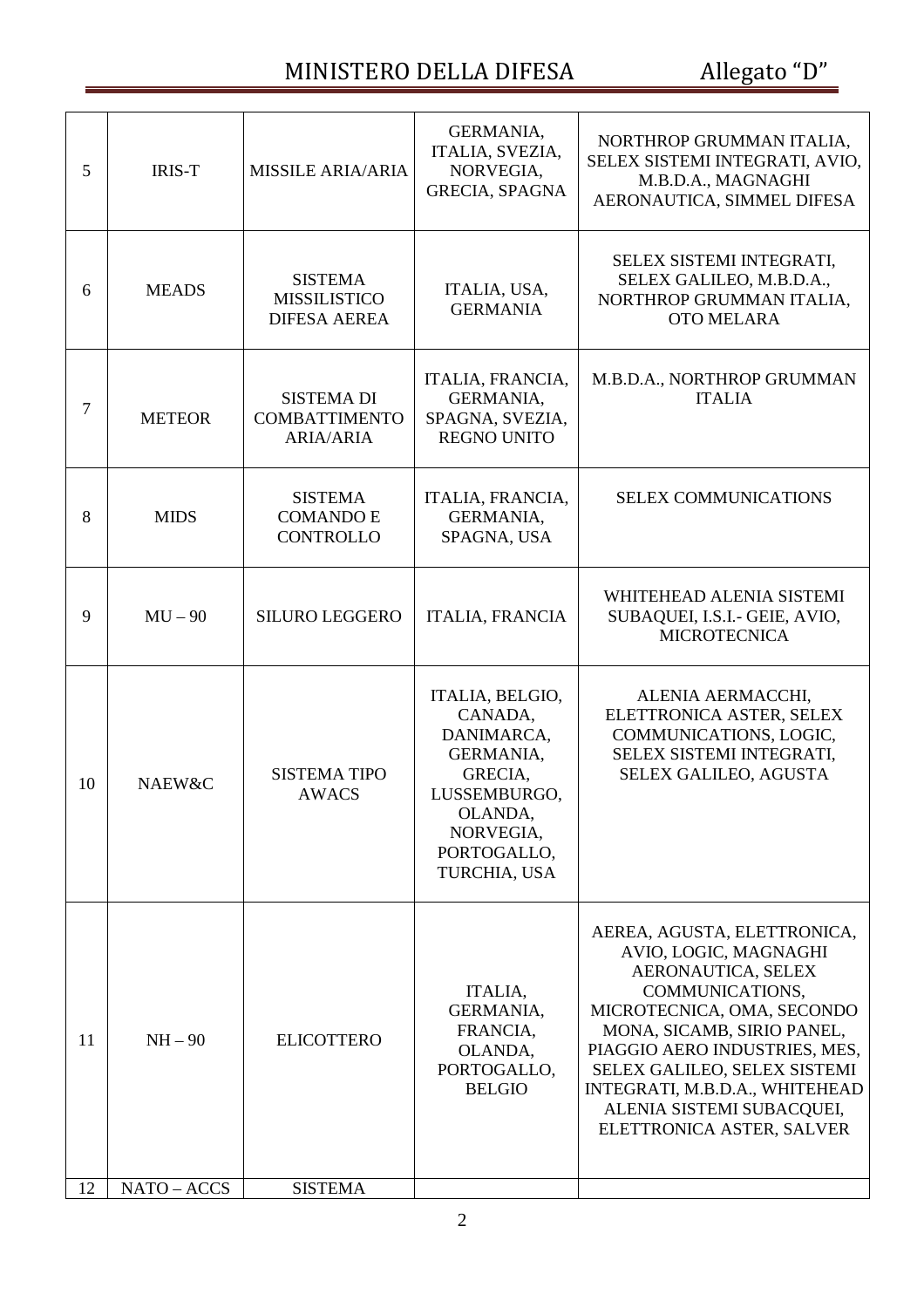## MINISTERO DELLA DIFESA Allegato "D"

|    |                                    | <b>COMANDO E</b><br><b>CONTROLLO</b>                                        | ITALIA, BELGIO,<br>FRANCIA,<br>GERMANIA,<br>DANIMARCA,<br><b>GRAN BRETAGNA,</b><br>NORVEGIA,<br>OLANDA, SPAGNA,<br><b>TURCHIA</b> | <b>SELEX SISTEMI INTEGRATI</b>                                                                                                                                                                                                                 |
|----|------------------------------------|-----------------------------------------------------------------------------|-----------------------------------------------------------------------------------------------------------------------------------|------------------------------------------------------------------------------------------------------------------------------------------------------------------------------------------------------------------------------------------------|
| 13 | <b>ORIZZONTE</b>                   | UNITA' NAVALI<br><b>ANTIAEREE</b>                                           | ITALIA, FRANCIA,<br><b>GRAN BRETAGNA</b>                                                                                          | ORIZZONTE SISTEMI NAVALI,<br>ELETTRONICA, CONSORZIO<br>SIGEN, SELEX COMMUNICATIONS,<br>CISDEG, SELEX SISTEMI<br>INTEGRATI, WHITEHEAD ALENIA<br>SISTEMI SUBACQUEI, OTO<br>MELARA, FINCANTIERI, ELSAG<br>DATAMAT, AVIO, I.F.E.N.                 |
| 14 | <b>PAAMS</b>                       | <b>SISTEMA</b><br><b>MISSILISTICO PER</b><br><b>UNITA' HORIZON</b>          | <b>ITALIA, FRANCIA</b><br><b>GRAN BRETAGNA</b>                                                                                    | SELEX SISTEMI INTEGRATI, ISI-<br>GEIE, AVIO, OTO MELARA,<br>SIMMEL DIFESA, NORTHROP<br>GRUMMAN ITALIA, M.B.D.A.,<br><b>SELEX COMMUNICATIONS</b>                                                                                                |
| 15 | <b>SOSTAR</b>                      | <b>SISTEMA DI</b><br>SORVEGLIANZA<br><b>TERRESTRE</b><br><b>AEROPORTATO</b> | ITALIA, FRANCIA,<br>GERMANIA,<br>SPAGNA, PAESI<br><b>BASSI</b>                                                                    | <b>SELEX GALILEO</b>                                                                                                                                                                                                                           |
| 16 | <b>STAND-OFF</b><br>(Storm Shadow) | <b>SISTEMA</b><br><b>ARMAMENTO</b><br><b>ARIA/SUPERFICIE</b>                | <b>ITALIA, GRAN</b><br>BRETAGNA,<br><b>FRANCIA</b>                                                                                | SELEX SISTEMI INTEGRATI, AVIO,<br>AGUSTA, M.B.D.A., PIAGGIO AERO<br>INDUSTRIES, L.M.A.                                                                                                                                                         |
| 17 | <b>U212A</b>                       | <b>SOMMERGIBILE</b>                                                         | ITALIA,<br><b>GERMANIA</b>                                                                                                        | FINCANTIERI, WHITEHEAD<br>ALENIA SISTEMI SUBACQUEI,<br>CALZONI, AVIO                                                                                                                                                                           |
| 18 | <b>FREMM</b>                       | <b>FREGATE</b>                                                              | <b>ITALIA, FRANCIA</b>                                                                                                            | ORIZZONTE SISTEMI NAVALI,<br>CONSORZIO SIGEN, SELEX<br><b>COMMUNICATIONS, SELEX</b><br>SISTEMI INTEGRATI, WHITEHEAD<br>ALENIA SISTEMI SUBACQUEI, OTO<br>MELARA, FINCANTIERI, I.D.S.<br>INGEGNERIA DI SISTEMI,<br>SELEX GALILEO, M.B.D.A., AVIO |
| 19 | <b>JSF</b>                         | <b>VELIVOLO</b><br><b>MULTIRUOLO</b>                                        | ITALIA, USA,<br><b>GRAN BRETAGNA,</b><br>OLANDA,                                                                                  | AEREA, ALENIA AERMACCHI,<br>ALENIA AERONAUTICA, AVIO,<br>ELETTRONICA, ELETTRONICA                                                                                                                                                              |